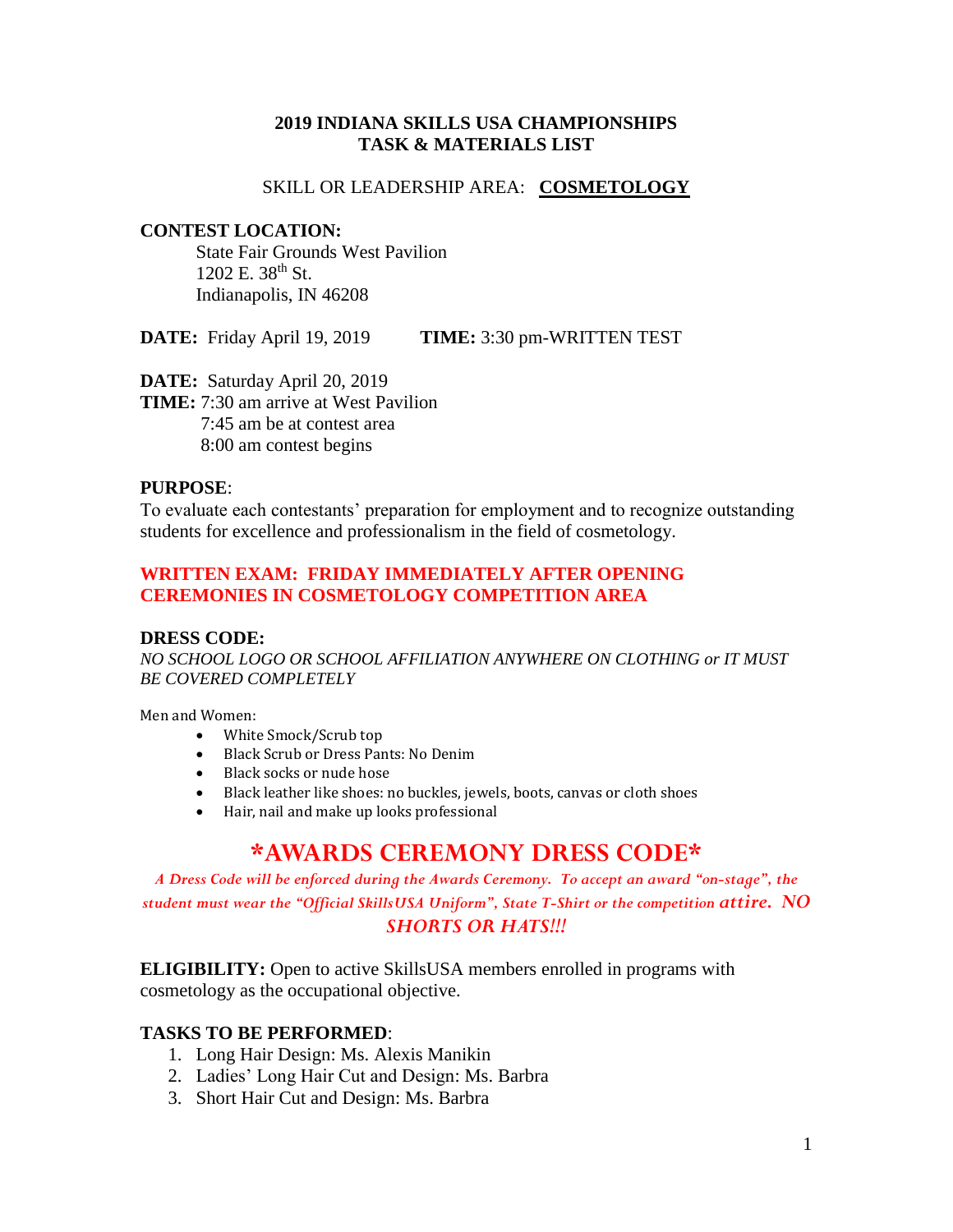### 4. Written Exam

*\*Note: Proper sanitation must be maintained throughout the contest.*

## **EQUIPMENT AND MATERIALS SUPPLIED**

## **SUPPLIED BY TECHNICAL COMMITTEE:**

- 1. Tables
- 2. All necessary information and supplies for judges and technical committee
- 3. Any and all pictures or literature of styles, haircuts, and technical information
- 4. Two long hair manikins will be used. These will be provided by the State. One mannequin will be cut twice and become the property of the contestant. The other will become property of the competition

## **SUPPLIED BY THE CONTESTANT:**

## **\*\*\*\* MUST BRING 1 PAGE RESUME\*\*\*\***

- 1. Mannequin stands: Clamp or Tripod
- 2. Shears
- 3. Razor
- 4. Texturizing shears
- 5. Irons (curling iron and Flat iron)
- 6. Blow dryer
- 7. First Aid Kit
- 8. Combs
- 9. Brushes
- 10. Styling Products
- 11. Spray bottle (filled with water)
- 12. Hair clips
- 13. Bobby Pins, Hair pins
- 14. Towels (minimum 3)
- 15. Hand Sanitizer

**Note #1:** Any other items brought by the contestant will be subject to the approval of the Technical Committee and must be declared at the time of the site kit check.

**Note #2**: Contestants will not be released from the contest site after competition until the site (including floor) is cleaned up. This includes the contestant holding room.

**Note #3:** Any item missing, a deduction in points will be assessed.

**Note #4:** Advisor and observer will be able to watch the competition at Fairgrounds. **BUT** anyone that is talking to a contestant will be asked to leave the competition area. **NO ADVISORS** are allowed to talk, communicate or signal a contestant once students have entered into the competition area. Penalty points will be given and/or contestant may be disqualified along with Advisor being asked to leave the area.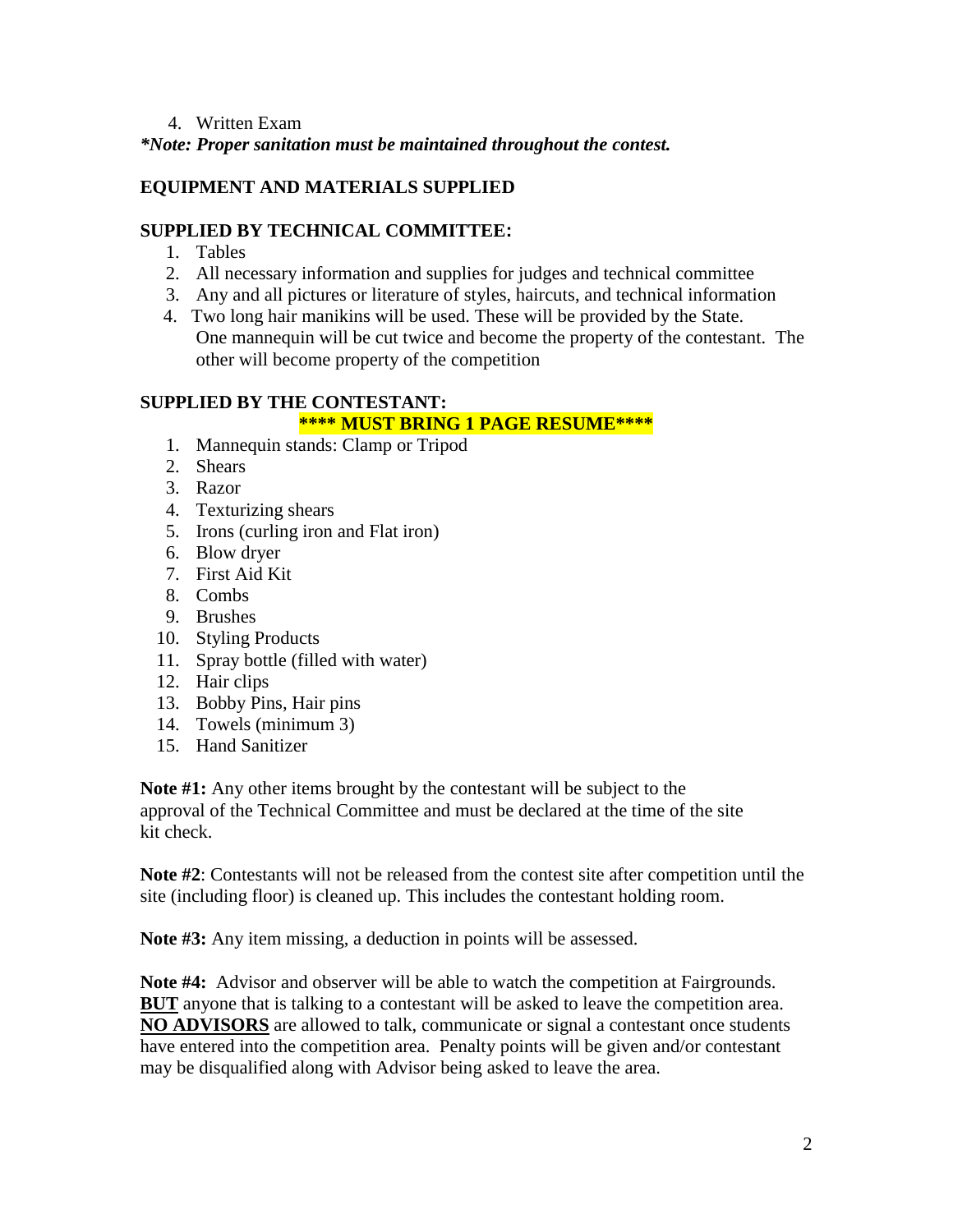## **SCOPE OF THE CONTEST**

Contestants will demonstrate their ability to perform jobs or skills selected from the following list of competencies as determined by the SkillsUSA Championships Technical Committee.

## **Technical Skills**

Competitor must be able to duplicate two predetermined haircuts/styles which have been selected by Indiana State Technical Committee.

## **CONTEST INSTRUCTIONS**

## **Written Exam: 15 min.**

A Written test from Milady Text.

## **Medium Cut and Design: 45min.**

Competitors will be provided with one photograph of a haircut to be completed on the uncut mannequin. Contestants will be judged on quality of haircut and similarity to the photograph provided. Contestants will be judged on styling techniques, product usage, finishing and similarity to the photograph provided.

### **Special Event/Graphic Design 60min:**

Contestants will be expected to complete a structured style that would be appropriate for a client going to a special event. Any styling methods may be used. No accessories may be incorporated into the designs. This includes hair extensions, ornaments, jewelry, spray-on glitters, or colors. Contestants will be judged on originality, stability of design, balance in form, finishing, use of texture, and overall impression.

**Short Cut and Style 45 min**: Contestants will be judged on their ability to create a textured look using shears and any texturizing tools they wish. They will finish the picture with products and any hot tool necessary to complete the style as the picture.

## **ADDITIONAL INFORMATION**

- 1. No mannequins will be draped, have earrings, or jewelry of any kind.
- 2. **NO CELL** phones allowed during competition.
- 3. Contestants will be asked to display their completed special event/graphic manikins for judges. Hair may not be trimmed from the mannequin at any time, before or during the competition.